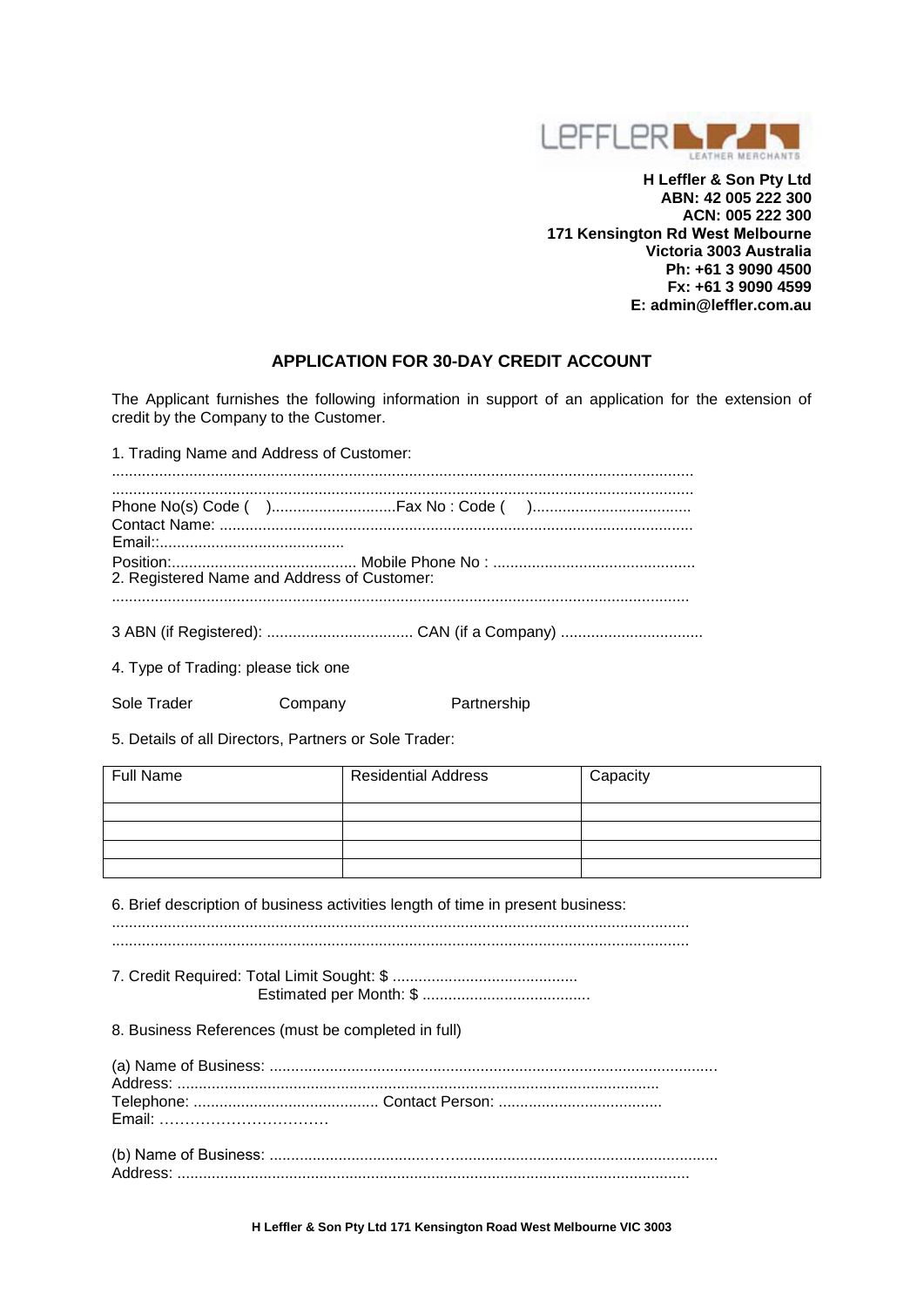9. If you are a Sole Proprietor / Partner, please complete the following details:

| Name of Registered Owner of Residence: |
|----------------------------------------|
|                                        |

The Applicant warrants to the Company that:

(a) The above information is true and correct in every particular; and

(b) Where the Customer is a company, the person signing the Credit Application is duly authorised to sign the Credit Application on behalf of the Customer and to bind the credit of the Customer.

I/We agree to be bound by the Terms & Conditions of Trade **attached.** 

| in<br><b>EXECUTED</b> by<br>accordance with s127(1) of the Corporations Act<br>2001 |                                      |
|-------------------------------------------------------------------------------------|--------------------------------------|
| Director - Signature                                                                | Director or Secretary - Signature    |
| Director - Printed Name                                                             | Director or Secretary - Printed Name |
| <u>OR</u>                                                                           |                                      |
| <b>SIGNED SEALED AND DELIVERED by</b>                                               |                                      |
| in the presence of:                                                                 |                                      |
|                                                                                     |                                      |

**Witness** – Signature **Signature Signature** Signature

**Witness** – Printed Name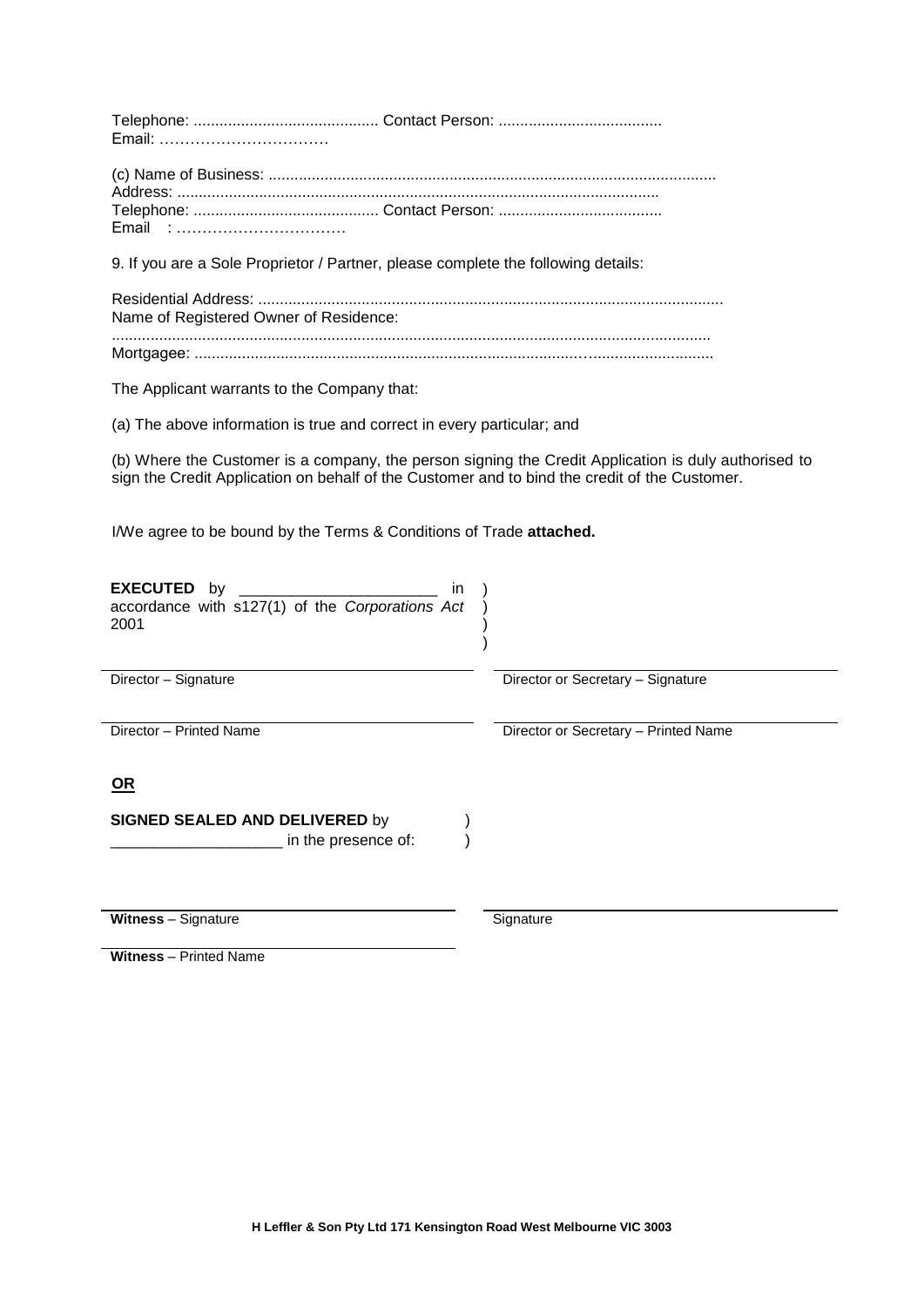# **H.LEFFLER & SON PTY LTD TERMS AND CONDITIONS OF TRADE**

# **1. GENERAL**

This agreement sets out the terms and conditions on which H Leffler & Son Pty Ltd (ACN 005 222 300) (**the Company**) is willing to extend credit terms and supply goods to you (**the Customer**). By ordering goods from the Company, the Customer shall be deemed to have accepted the credit account application, any guarantee and indemnity and these terms and conditions to the exclusion of all others.

### **2. PAYMENT TERMS**

- (a) Terms of payment are 30 days from date of invoice.
- (b) Failure by the Customer to comply with the Company's terms of payment shall immediately entitle the Company to suspend any further orders placed and accepted by the Company until all outstanding amounts have been paid by the Customer. However, the Company reserves the right thereafter not to supply the Customer any further, or to convert the Customer's account to a cash transaction basis only.

#### **3. CREDIT TERMS**

- (a) Credit terms will only be available, at the Company's absolute discretion, upon approval of a written credit application for this purpose.
- (b) The Company may in its absolute discretion determine the credit limit whereby the Customer shall make payments when required to ensure the amount outstanding remains within the credit limit.
- (c) The Company may at any time without notice terminate any extension of credit to the Customer and require immediate payment of all amounts owing by the Customer to the Company.
- (d) The Customer shall not be entitled to retain any amount owing to the Company at any time notwithstanding any default or alleged default of the Company of these terms and conditions.
- (e) The Company may at any time require the Customer to provide directors' guarantees to the value of the credit facility provided.

#### **4. USE OF PERSONAL INFORMATION**

- (a) The Customer agrees that for the purposes of processing its application for credit facilities the Company may:
	- (i) seek consumer credit information (Section 18K (1) (b) *Privacy Act 1988*).
	- (ii) obtain from a credit reporting agency a credit report containing personal credit information about the Customer in relation to commercial credit; and/or
	- (iii) exchange information with other credit providers (Section 18N (1) (b) *Privacy Act 1988*).
- (b) The Customer agrees to the Company obtaining personal information about the Customer from other credit providers, whose names the Customer may have provided for the Company or that may be named in a credit report, for the purpose of assessing the Customer's application for commercial credit.
- (c) The Customer agrees that the Company may disclose the Customers personal information to persons within the Company's organisation and to third parties including but not limited to courier companies and credit reporting agencies.

# **5. ORDERS**

The Company reserves the right to accept in whole or in part any order placed on it or to refuse such order entirely.

# **6. DELIVERY AND RISK**

- (a) Delivery of goods shall be effected by the Company to the Customer:
	- (i) subject to availability; and
	- (ii) without any liability on behalf of the Company for any delays.
- (b) Risk and possession in the goods shall pass to the Customer upon delivery to the Customer or where a third party is designated to perform the delivery of the goods to the Customer, upon delivery to that third party.

# **7. RETURNS**

(a) Returns will not be accepted unless prior written authorisation is received and a "goods return" number issued by an authorised officer of the Company.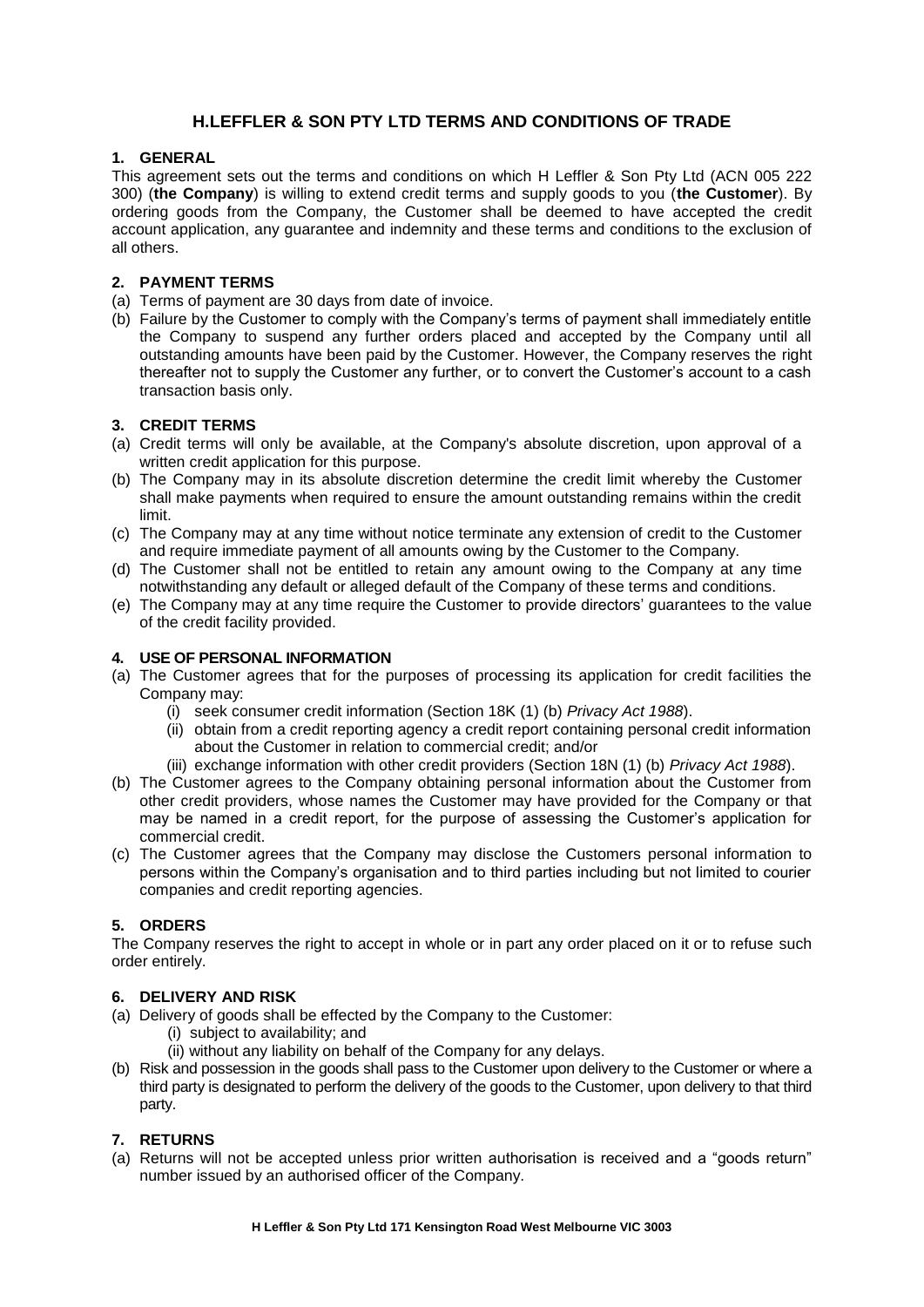(b) All goods must be returned within 10 days of date of delivery unless agreed to otherwise by the Company in writing and must be freight prepaid and original invoice and authorisation number quoted.

# **8. OVERDUE ACCOUNTS**

- (a) Any amount overdue for payment will at the discretion of the Company bear interest at the rate of 1.5% per month from the date it becomes overdue until payment (including any interest) is paid in full, without prejudice to any other of the Company's rights and remedies.
- (b) Any payment received will be applied first against any interest accrued, secondly in relation to all fees incurred and thirdly against overdue invoices.

# **9. DEFAULT**

- (a) If the Customer defaults in payment of any invoice when due, the Customer shall indemnify the Company from and against all loss and damage in respect of any recovery action including without limitation all solicitors' fees (on an indemnity basis), commercial agents' commission, out of pocket expenses, bank fees, freight, insurance (collectively referred to as fees) and interest.
- (b) If the Customer defaults, the Company may, without prejudice to the Company's own rights, either suspend further deliveries, require payment in advance for all such deliveries or terminate this or any other agreement by written notice to the Customer.

# **10. TITLE AND PERSONAL PROPERTIES SECURITIES ACT 2009 (CTH) (PPSA)**

- (a) Ownership of the goods will remain with the Company until all invoices, interest and fees owing by the Customer to the Company on any account whatsoever (**Amounts Owing**) have been paid in full.
- (b) Until the Amounts Owing have been paid in full, the Customer holds the goods as trustee for the Company.
- (c) Until the Amounts Owing have been paid in full, the Customer has the right to sell the goods, but only as trustee for the Company (and the Customer must not represent to any third parties that it is acting as the Company's agent) and the Customer must hold the proceeds it receives from any such sale as trustee for the Company.
- (d) If the Customer fails to comply with any of these terms and conditions then:
	- (i) upon request, the Customer must return all goods in its possession;
	- (ii) the Company may enter the premises and seize possession of the goods; and
	- (iii) the Company may retain, sell or otherwise dispose of those goods.
- (e) The Customer hereby acknowledges that these terms and conditions of trade constitute a Security Agreement which creates a security interest in favour of the Company and in all goods including services previously supplied by the Company to the Customer and all after acquired goods including services supplied to the Customer by the Company to secure the payment from time to time, including any future advances.
- (f) The Customer hereby grants a security interest (by virtue of this clause 10) to the Company and in all goods including services previously supplied by the Company to the Customer.
- (g) The Customer agrees to grant the Company a Purchase Money Security interest (**PMSI**).
- (h) The Customer agrees to do anything that the Company reasonably requires to ensure that the Company has at all times a continuously perfected security interest over all the Customer's present and after-acquired property.
- (i) The Customer consents to the Company effecting a registration on the PPSA register in relation to any security interest contemplated by these terms and conditions. The Customer waives the right to receive notice of a verification statement in relation to any registration on the PPSA register.
- (j) The Customer must not assign or grant a security interest in respect of any accounts owed to it in relation to the goods without the Company's prior written consent.
- (k) The Customer undertakes to:
	- (i) promptly sign any further documents and/or provide any further information which the Company may reasonably require to register a financing statement in relation to a security interest or to register any other document required on the PPSA register;
	- (ii) indemnify, and upon demand reimburse, the Company for all expenses incurred in registering a financing statement on the PPSA register or releasing any goods charged thereby:
	- (iii) not register a financing change statement in respect of a security interest without the prior written consent of the Company;
	- (iv) not permit to be registered, a financing statement in relation to the goods in favour of a third party; and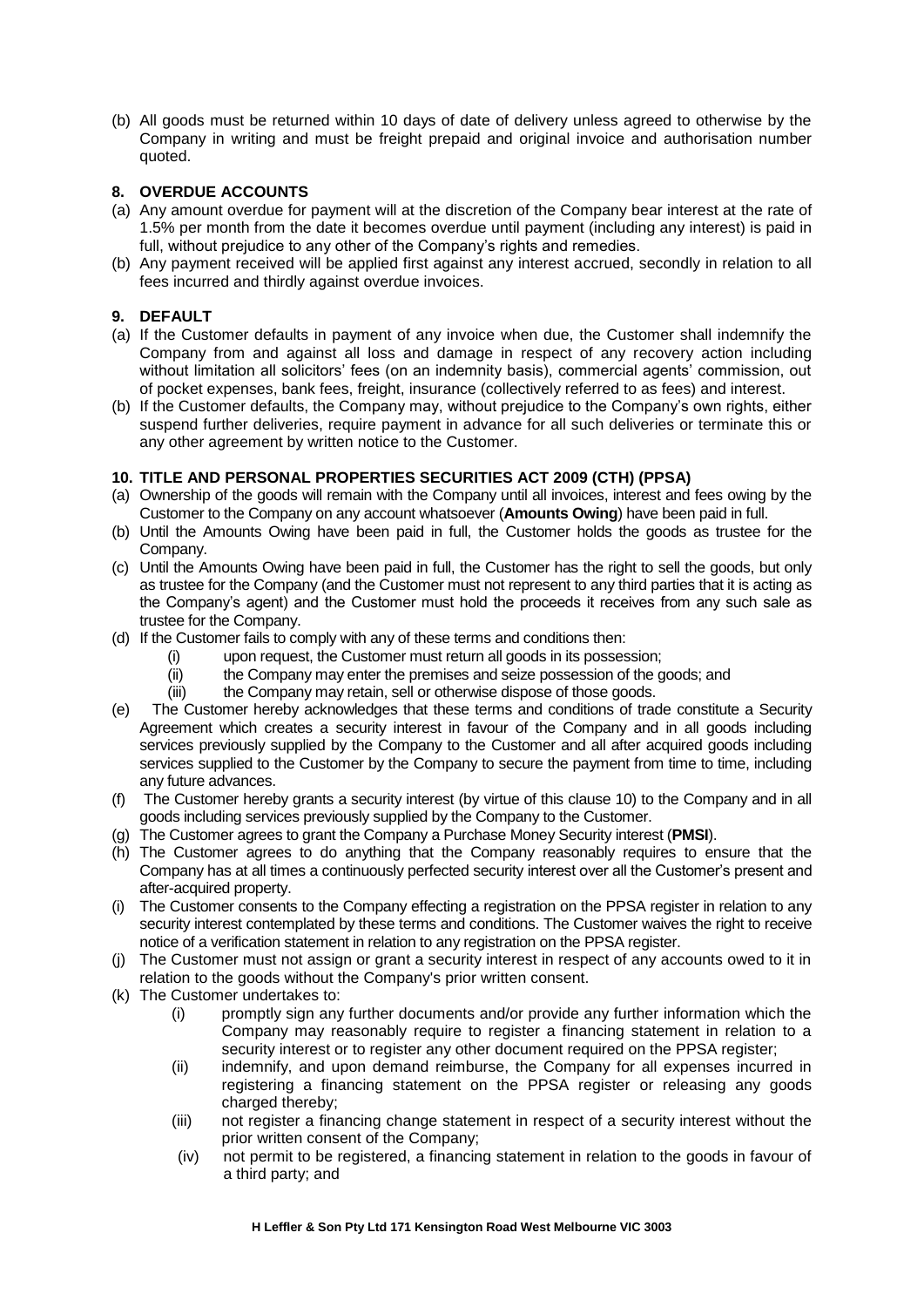- (v) immediately advise the Company of any material change in its business practices of selling the goods which would result in a change in the nature of proceeds derived from such sales.
- (l) If Chapter 4 of the PPSA would otherwise apply to the enforcement of a security interest arising in connection with these terms and conditions the Customer agrees the following provisions of the PPSA will not apply:
	- (i) section 95 (notice of removal of accession), to the extent that it requires the Company to give notice to the Customer;
	- (ii) section 96 (when a person with an interest in the whole may retain an accession);
	- (iii) section 117 (obligations secured by interests in personal property and land);
	- (iv) section 118 (enforcing security interests in accordance with land law decisions);
	- (v) subsection 121(4) (enforcement of liquid assets notice to grantor);
	- (vi) section 125 (obligation to dispose of or retain collateral);
	- (vii) section 130 (notice of disposal), to the extent that it requires the Company to give notice to the Customer;
	- (viii) paragraph 132(3)(d) (contents of statement of account after disposal);
	- (ix) subsection 132(4) (statement of account if no disposal);
	- (x) section 135 (notice of retention);
	- (xi) section 142 (redemption of collateral); and
	- (xii) section 143 (reinstatement of security agreement)
- (m) The following terms have the respective meanings given to them in the PPSA: account, proceeds, purchase money, register, registration, security interest and verification statement.

#### **11. COMPETITION AND CONSUMER ACT 2010 (CTH) & LIMITATION OF LIABILITY**

- (a) The Company acknowledges that the *Competition and Consumer Act 2010* (Cth) (as amended) and other statutes from time to time in force imply or impose statutory guarantees, conditions or warranties into contracts for the supply of goods which cannot be excluded, restricted or modified or can only be restricted or modified to a limited extent (**Non Excludable Terms**). Nothing in these terms and conditions is intended to exclude or restrict the application of the Non Excludable Terms. Other than the Non Excludable Terms and any express written warranty provided by the Company, the Company hereby excludes all conditions, warranties, guarantees, terms and obligations expressed or implied by law in connection with these terms and conditions, or any goods obtained under them.
- (b) Subject to clause 11(a), the Company is not liable to the Customer or any other person for any loss or claim of any kind in connection with these terms and conditions, or any goods obtained under them, except to the extent caused directly by the negligence or wilful misconduct of the Company.
- (c) If any Non Excludable Terms apply, then to the extent to which the Company is entitled to do so, its liability under those Non Excludable Terms will be limited at its option to**:** 
	- (i) the replacement of the goods or the supply of equivalent goods; or
	- (ii) the repair of the goods; or
	- (iii) the payment of the cost of replacing the goods or of acquiring equivalent goods; or
	- (iv) the payment of the cost of having the goods repaired.
- (d) The Company will be under no liability to the Customer or any third party in any circumstances for any indirect, special or consequential loss or damage, including but not limited to loss of revenue, loss of production, loss of product, loss of contract or loss of profit howsoever arising and whether in an action in contract, tort, in equity, under statute, or on any other basis.
- (e) Notwithstanding any other provision in these terms and conditions, in no circumstances shall the liability of the Company exceed the price of the goods.

# **12. PRICES**

- (a) All prices are subject to change without notice except that prices will remain firm for orders already placed and accepted by the Company.
- (b) The Company's prices are exclusive of sales tax and any other tax (which, if applicable, shall be for the Customer's account). A Customer seeking to claim an exemption from sales tax must quote its Sales Tax
- (c) Number on each order placed with the Company otherwise the Company shall, as required by law, charge the Customer with the applicable sales tax in respect of such order.